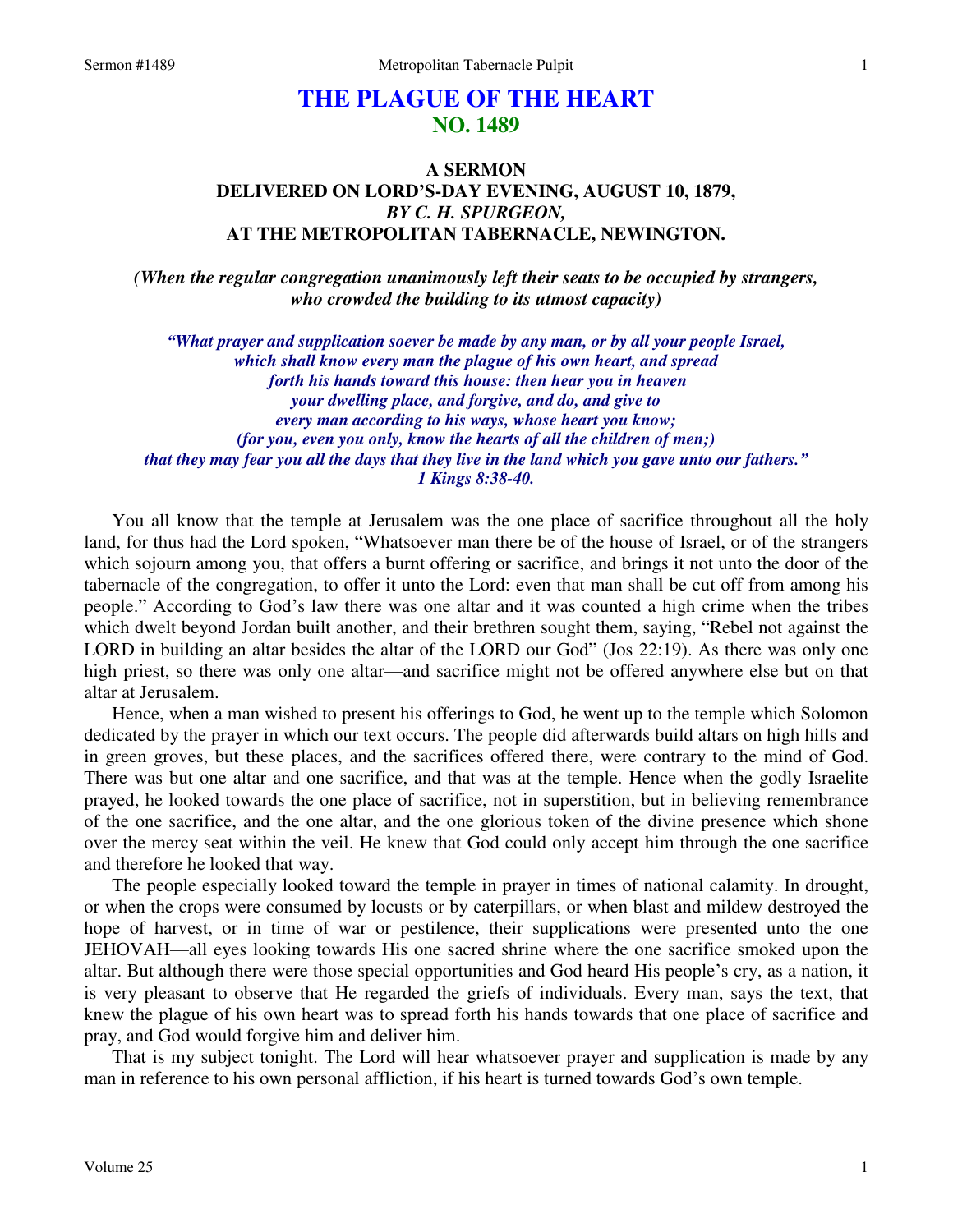But what is that temple? and where is it? There are now no material temples beneath the whole heaven, unless the bodies of believers may be so called, and no one thinks of looking to them. No, "The Most High dwells not in temples made with hands." No one place is more sacred than another.

### *"Where'er we seek Him, He is found, And every place is hallowed ground."*

There remains one temple, however, and that is the body of the Lord Jesus Christ. He is temple, altar, and sacrifice. And if you would look the right way in prayer, and if you desire your prayers to speed, you must look to Him by the eye of faith.

 See, there He sits at the right hand of God. Having finished the one sacrifice and made atonement for sin forever, there He sits—Priest, altar, offering, temple—and every true supplicant must enter into the holiest by His blood, "by a new and living way, which he has consecrated for us, through the veil, that is to say, his flesh." Whoever beneath the wide heavens is conscious of the plague of his own heart, or has anything that plagues him or aught that troubles him, he may turn his eyes towards Christ, the true temple, with a certainty that God will hear his prayer and answer his request, and send to him deliverance.

"We have an altar," and that altar is our Lord's own blessed person. We have but one and we tremble for those who set up another—and to that one we look with confident hope, being assured that the sacrifice once offered there has made our peace with God and procured acceptance for our supplications.

> *"We rear no altar—Thou have died. We deck no priestly shrine. What need have we of creature-aid? The power to save is Thine."*

But now I must come nearer to the point in hand. The text speaks of "every man which shall know the plague of his own heart." I am going to talk to you about that knowledge and the plague with which it deals.

 These are home affairs that we shall speak of tonight—not matters beyond our line and unpractical, but our own personal concerns, "Every man the plague of his own heart." A great many men think they know the plague of other people's hearts and there is a great deal of talk in the world about this family, that person, and the other. I pray you let the scandals of the hour alone and think of your own evils. This night let each man consider his own home affairs and not other people's business. He would be a bad farmer who plowed other people's lands and left his own untilled. He would be a poor gardener who used his hoe on other men's weeds and not on his own.

 Tonight I pray you let each man think of home affairs. Yes, and let him think of heart affairs, for whatever may be wrong about us, the worst place to have anything wrong is the heart. Out of it are the issues of life. We can endure the burdens of life, but "a wounded spirit who can bear?" A plague in the body is not half so bad as a plague in the heart—a plague in the soul—of all plagues the plague of the heart is the sorest. It is not the plague of another man's heart which I have to think of tonight, but the plague of my own heart, for the text speaks of knowing, "Every man the plague of his own heart."

 It is a dreadful mischief that there should be a plague in the heart, for a plague is a dreadful thing. A plague means, first, something which brings *pain*, and there is many a secret heartache in this world where we least suspect it. If you could take the roofs off the houses of London, strange sights would be seen, but if once you could proceed to put a window into every heart, some of those whose faces look gladdest would appear to us to be among the most miserable of men. The plague of the heart means pain, care, worry, grief, and trouble of mind. But it means more than that, for the plague is a *disease*.

 Now, a diseased heart is something terrible. Often we see it reported that a man died suddenly of disease of the heart, which I suppose frequently means that the doctors do not know what he died of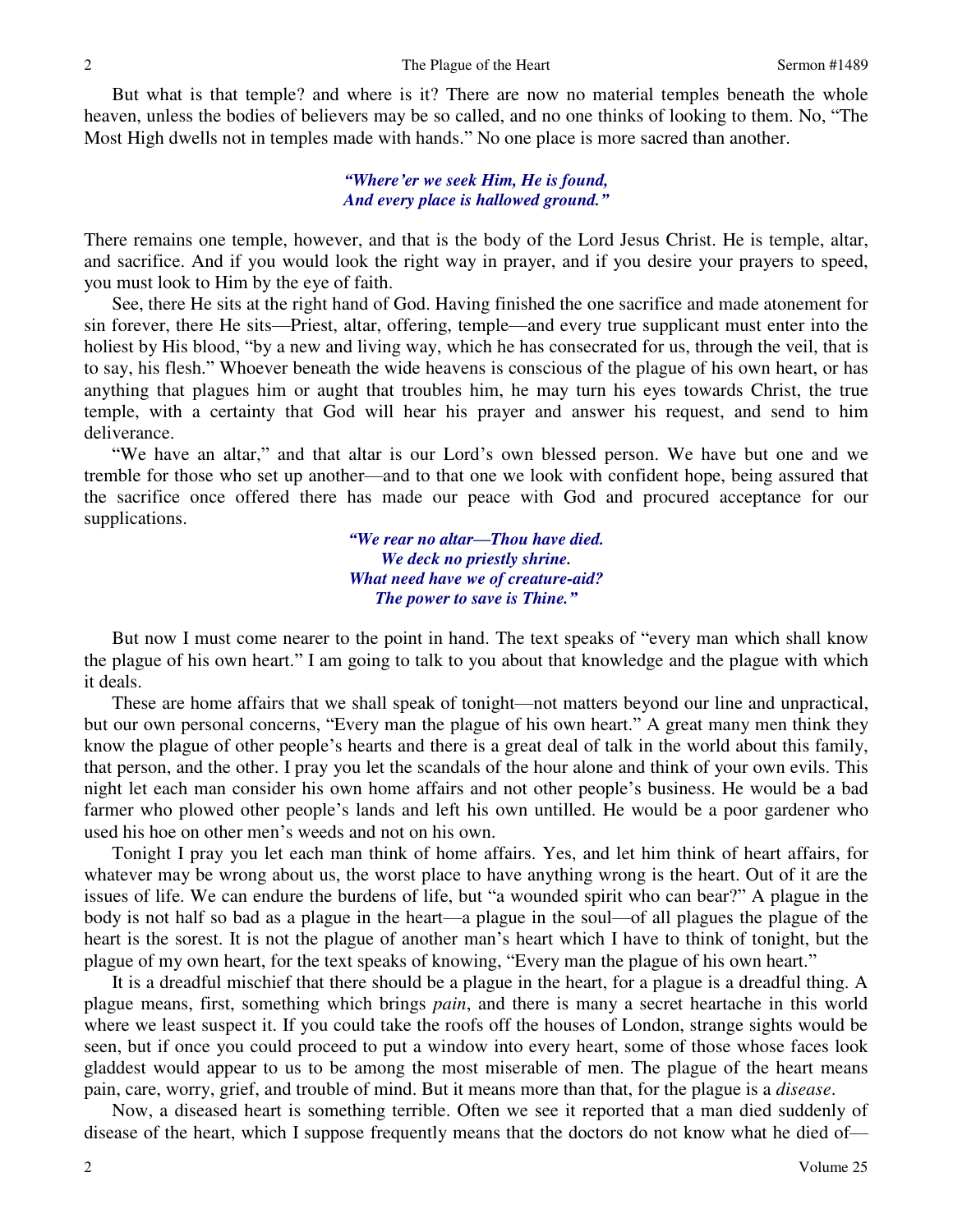but certainly, anything that ails the heart is a disease in a most important organ. The hand may be cured, or we may even lose it and live—but when the heart is affected, the whole system gets out of gear, and life itself verges dangerously upon the edge of death. As it is with the heart of the body, so is it with the soul's heart—its depravity or in other words, its moral disease—puts all the faculties out of order and ruins our whole nature.

 Nothing can be right with the immortal nature till the heart is cured of the plague which came upon it through the fall. The worst point about the plague of the heart is the fact that if it be not removed, it will ultimately *bring death* upon the soul. Plague in the heart is mortal and I would be much surprised if I have not in this great congregation some who have a present pain, a present disease of the heart, and who will—unless God of His grace lead them to adopt the cure we shall set before them tonight, perish through this deadly plague.

 O that while I am speaking to you, the Holy Spirit may lead many a sin-sick soul to breathe out some such desire as that expressed by John Newton when he wrote—

> *"Physician of my sin-sick soul, To Thee I bring my case. My raging malady control, And heal me by Thy grace. Pity the anguish I endure, See how I mourn and pine. For never can I hope a cure From any hand but Thine. Lord, I am sick, regard my cry,*

*And set my spirit free. Say, canst Thou let a sinner die, Who longs to live to Thee?"*

To come to close quarters. Our first point will be *forms of this plague.* The next will be *mode of treatment,* and the third will be, *help to be expected*.

**I.** First, let us mention various FORMS OF THIS PLAGUE OF THE HEART.

 They are very many, perhaps almost as many as the hearts themselves. Some have this plague of the heart in the form of a terrible *memory*. With blood-red line remorse has scored their memories in an ineffaceable manner. We need not go into particulars—a secret something known scarcely to anyone but themselves hides away in the most tender part of their nature and eats away at their vitals. They sinned—sinned terribly—and the sin haunts them.

 They could be happy if they could forget, but that one sin is ever before them as though a blood spot were painted on their very eyeballs. They are reminded of it by the simplest events, for it seems as though God had put an accusing tongue into the stones they tread upon and the walls which surround them. Even their beds refuse them repose. They wake in the darkness and sit in speechless horror. Or if they fall asleep, the visions of the night scare them. Few know of their fault and yet they imagine that they are universally suspected. Nobody has cried shame upon them, but they cry shame upon themselves.

It may not be only one sin, but perhaps all their sins in one pack bay at them and pursue them like bloodhounds eager to devour. They can hear the voice of their sins above all notes of music or shouts of laughter. When they would be quiet and at rest, they cannot be, for they are tossed to and fro like an ocean in a storm. They have the plague of remembered sin upon them and see no remedy for it. Tonight it is my gladsome message that there is a cure for this form of heart-plague—an effectual cure. Transgression can be blotted out, even the greatest trespass can be altogether forgiven. Sin can be put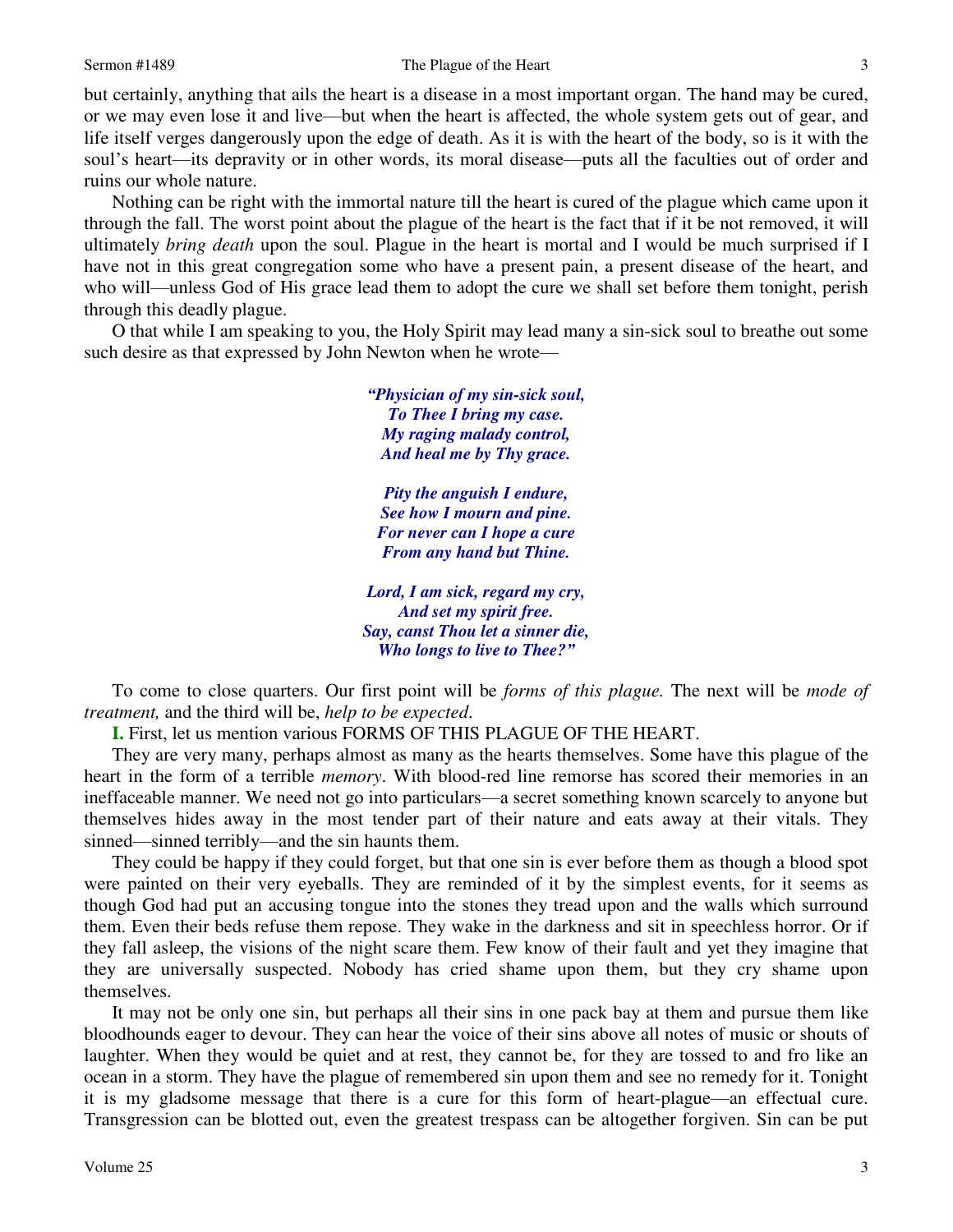away so that it shall not be mentioned against you anymore nor ever. Blessed be God for this. If this is the plague of your heart, have confidence and embrace the cure tonight.

 With others it takes another shape. Their heart-plague has assumed the form of *dissatisfaction and unrest*. They cannot be quiet. They are like the troubled sea, which cannot rest. They were a little pleased at one time when they had a new scheme on hand to divert their thoughts and amuse their minds. The scheme has prospered, but that prosperity has brought them no contentment—they must now be at something else—and while the new plan is in full swing, they will a little forget, but when that also is accomplished, they will sit down and cry, "What next? I am sick of all things and most of all of myself. Life is worry and disappointment. I cannot be quiet. I crave a something, I know not what." There are hundreds and thousands of men who have all that heart can wish and yet are miserable. On the other hand, I could point you to many hundreds who have but little in this world and yet are almost as happy as the angels, in full contentment rejoicing in their God.

 The plague in the heart rages fiercely in those who lack nothing except the power to enjoy what they have. They have succeeded in their learning and gained their degree, but increased learning has only enlarged the sphere of their disquietude. They have succeeded in business and have retired, but retirement is a weariness to them. They have prospered in everything and this has become their adversity. Like the wise man of old, they cry, "Vanity of vanities! All is vanity." They mourn over all earthly good, saying, "There is nothing in it. It is an empty thing. Woe is me! Where is rest for my soul?"

 Again, it is my glad errand tonight to tell you where perfect rest and sweet contentment can be found—where your soul shall dwell at ease and possess the earth, and inherit worlds to come and your peace shall be like a river, and your righteousness like the waves of the sea. May the Lord God, the Holy Spirit, help you to avail yourselves of the blessed peace stored up in the one great sacrifice which every unresting heart may have, if it will only come to Him.

 This plague takes another shape, and I mention several, that I may come home to many hearts and depict many experiences. In many it is *a wretched tendency to some one sin,* which, nevertheless, the man in his better moments does not wish to commit. Some are horribly plagued by their passions. They stand out against them occasionally, and come to a pause and resolve, "It shall not be. In the name of everything that is good, it shall not be." They hate and despise themselves for it, and yet they yield to overwhelming lust, and are hurried forward by their passions like dried leaves in the tempest, or spray dashed aloft by a storm.

 Many individuals are plagued with the temptation to strong drink. They vow that they will abstain, but the serpent stings and they thirst for the firewater, and will have it, though it degrades their manhood below the level of the swine. With others, wantonness and chambering have gained the mastery and the plague is foul indeed. With another class it is ungovernable anger, quickness of wrath, or that slowburning, smoldering fire called malice, which is nearest akin to the fire of hell. Better burn with a lifelong fever than be the prey of these fierce heats. Some know the evil which twines about them like a python, and they wish to resist it, and yet they are so fascinated by the sin that they cannot tear away the serpent's folds.

 Many are as though they were taken in a net, or garmented about with lusts, till they are comparable to Hercules of old when he put on the tunic which burned into his flesh and clung to his body, so that when he labored to tear it off as best he could, he tore away his flesh therewith. Many are enshrouded in a horrible robe of habit which has become a part of their being, the very skin of their souls. They cannot get rid of that awful fire-tunic—a tendency to sin. To them also I have the joy to proclaim, in the name of God, the all-merciful, that from this they can be redeemed. They can be delivered from the bondage of corruption and brought into the glorious liberty of the children of God.

In others, this plague of the heart is a *wretched indecision*—a perpetual vacillation. They are resolved at times, but their resolve ends in nothing. Oh, there are numbers of men who know it themselves—that they can never succeed in life because they are "everything by turns and nothing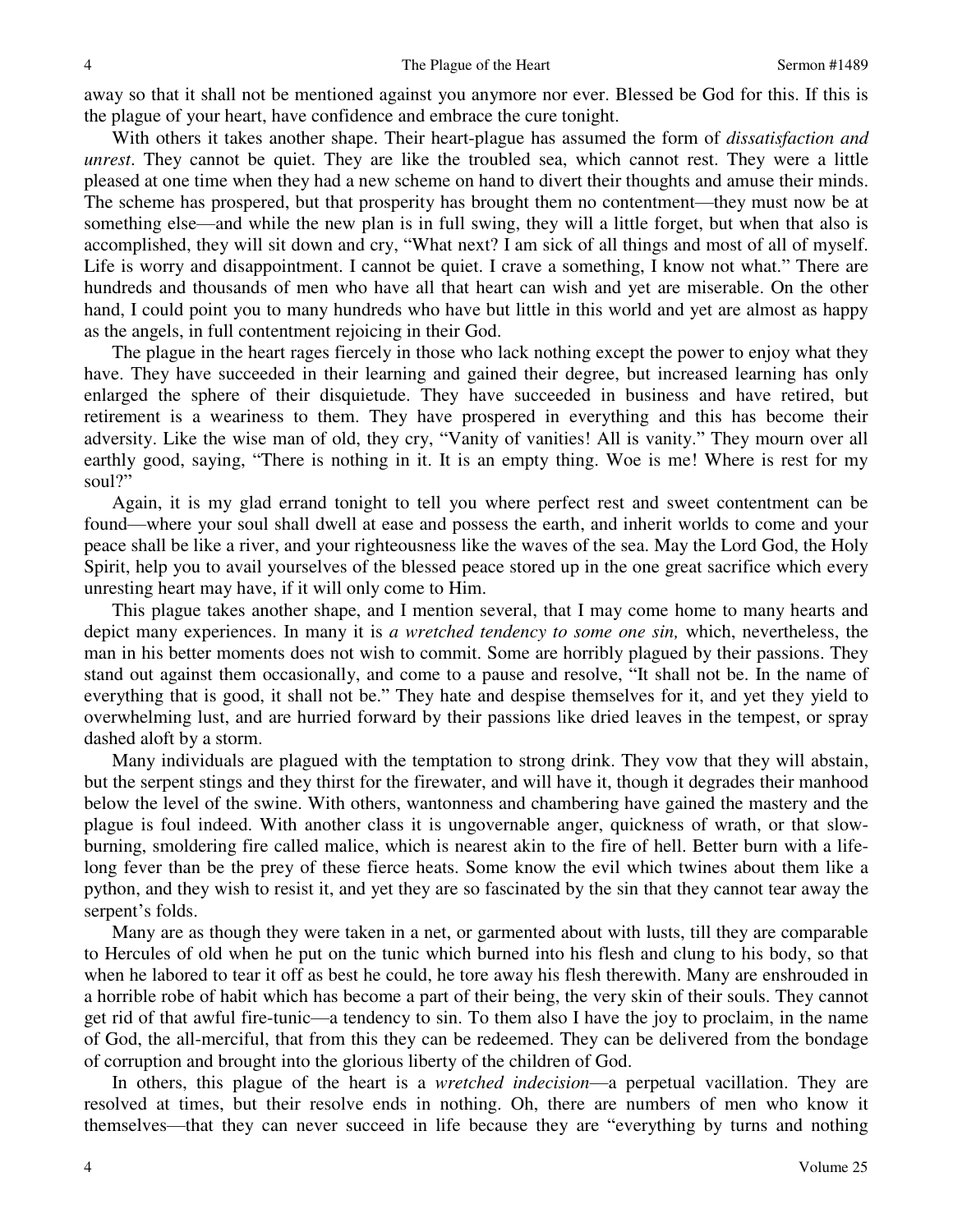long," and especially in matters of religion they wax and wane like the moon. Today they repent. Tomorrow they return to their sin. Today they are in earnest. Tomorrow they are careless. Today they are almost persuaded to be Christians. Tomorrow they are quite persuaded to find pleasure in sin. False as the waves and fickle as the winds, they are never long enough in one place to take root anywhere. Unstable as water, they shall not excel.

 Who can heal them of this moral palsy? Can nothing decide them to choose the right direction? Yes, there is One who can decide them. There is One who can throw the weight of His sweet love into the quivering balance and make it turn in the right direction. O hesitating mortal, if you have grace to look tonight towards the one sacrifice, the Holy Spirit will root you and ground you in love—Jesus will make a steadfast man of you and you shall yet say, "O God, my heart is fixed, my heart is fixed: I will sing and give praise."

 I have known this plague of the heart in some to take the form *of a mournful hardness*, so that they cry, "I would, but cannot, repent. I would feel, but I cannot feel. I seem to be given up, seared as with a hot iron and insensible." This is a fearful plague—perhaps worse than all I have previously mentioned because more fatal. Is there, then, no hope? Yes, there is One who can make the dead to live, who can take away the heart of stone and give a heart of flesh, and it is His name we preach tonight, the name of Jesus, who shall save His people from their sins.

 There are others whom I meet pretty constantly who have a *faintness of heart*, a despondency of spirit, and this is their plague. They cannot believe that there is mercy for them. They cannot hope that they could live a new life. At times they feel a desire to turn unto the Lord, but they think it is impossible—and that grim impossibility drives them back from Christ and forward to yet grosser sin. Many a man has said, "Because there is no hope, therefore will I sin to the very length of my tether. I cannot be saved and so I may as well have the pleasures of sin to the full."

 I pray, dear hearer, do not let despair thus saddle you and ride you, for there is no cause for it. There is salvation where Jesus goes and He is here tonight. No man need say he is denied a hope since Christ came into the word to seek and to save that which is lost. Oh, my hearer, hope as long as you live. To the very confines of death's dominions and to the borders of hell-shade, let this word of mercy fly, "There is hope. There is hope." For the most hopeless there is still hope. "Let the wicked forsake his way, and the unrighteous man his thoughts: and let him return unto the LORD, and he will have mercy upon him; and to our God, for he will abundantly pardon."

 One other form of heart-plague is a *constant dread of the future*. Multitudes of persons are always under apprehension and especially under apprehension of death. You must not mention death in some places—the very word is horrible. Some would like, I dare say, that the etiquette of the age should respect their coward fears and be as daintily absurd as that of the French monarch who would not allow death to be mentioned in his presence, and when his secretary read the words, "the death of the king of Spain," he sharply asked, "What is that? What is that?" in anger, that such a thing should be mentioned in his sacred presence. The secretary was obliged to say that it was a circumstance which occasionally happened to kings in Spain.

 Scores of people would like us to be just as delicate as that upon the subject of their end. But O sirs, you must die. The youngest among us who is in best health *will* die—may die soon, but where the snows of winter lie upon your heads, and where already the tenement begins to crumble through old age, death *must* come. Are you not prepared, my friend? Are you not prepared? Then I do not wonder that you tremble at the very thought of being summoned before your Maker. But be not as the ostrich which hides its silly head from the hunter and then dreams of being secure. Learn to look death in the face, for it will soon stare you out of countenance.

Do you call yourself a Christian and are you afraid to die? Oh! if God had made you such a man as you ought to be, you would not dread to die, for death is a mere undressing to the true believer, an undressing which leads to his being arrayed in glory. Death to the saint is the gate of endless joy and shall he dread to enter there? To such as are in Christ who have looked to the one temple, to the one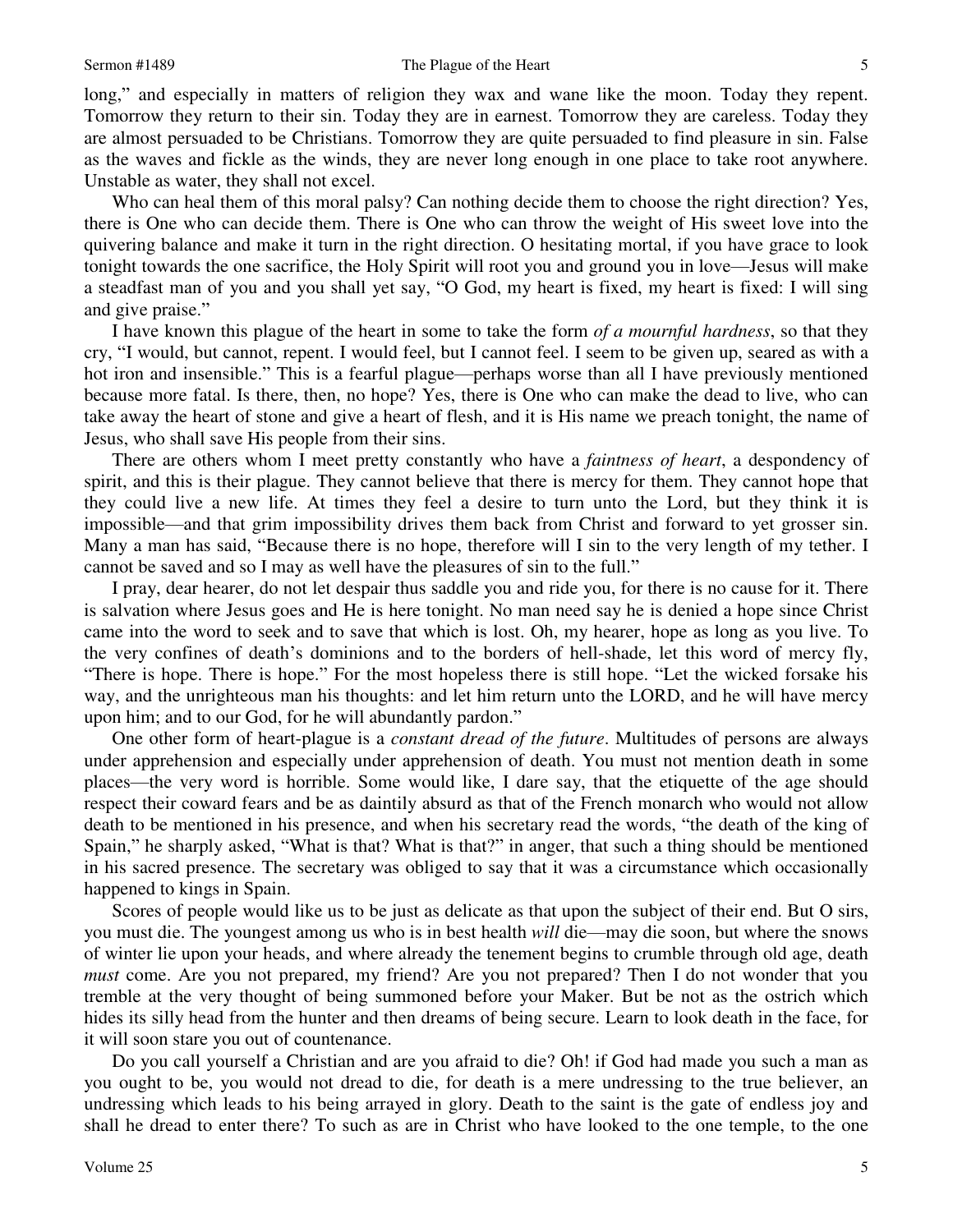sacrifice, to the one Priest, to the one altar, the fear of death is gone. Within them God has wrought such a work, and for them Christ has prepared such a heaven, that without apprehension they may look through the gates of pearl, and often clap their hands for very joy, as they sing*—*

> *"See that glory, how resplendent! Brighter far than fancy paints. There in majesty transcendent, Jesus reigns, the King of saints. Spread my wings, my soul, and fly Straight to yonder world of joy."*

So elevated is the joyous experience of the true believer that death to him would be unmingled gain, and he knows it to be so and therefore at times he is even in haste to be gone.

 Have I, in any of these descriptions, picked you out, my dear friend, tonight? Have you a heartplague like any of these? Or is it some other form of the great spiritual pestilence? I cannot tarry to describe it, for now I want to speak upon the mode of treatment. May the Holy Ghost help you to feel the plague and accept the remedy upon the spot.

**II.** You desire to get rid of this heart-plague—effectually rid of it—let us then consider the MODE OF TREATMENT which will work a cure.

 I hope you are not so foolish as to say, "I shall not think about the matter, for it would only plague me more." That is a very bad habit, and only such as a frivolous or a wicked person would follow. A man is in a trade and he says to his clerk, "Don't bring me the books, I do not want to know anything about my accounts. Don't let me see my day-book or ledger. I had rather not be troubled with them." The confidential clerk replies, "Sir, I think you ought to see your account at the bank." "No," answers the silly one, "I should not like to be perplexed with figures, and balances, and losses, and deficits. I should not enjoy my dinner if I attended to these matters—let us drive dull care away and enjoy life while we may. Don't worry me. Keep those wretched books away."

 I do not think it needs a prophet to foretell that this tradesman will soon be in his creditors' hands, with very small assets. By such avoidance of knowing his position, he will be ruined as sure as doomsday. And whenever a man dares not look into the state of his own *soul* and dreads a half-an-hour alone, he may conclude that there is something rotten in the state of Denmark—something far, far gone with regard to his soul's estate. He need not question that, I think.

 But let us not be so unwise, for the first mode of treatment we prescribe tonight, in order to the remedy, is that every man should know the plague of his own heart, that is to say, he should *endeavor to get a true and accurate knowledge of his spiritual condition as in the sight of God*.

 What is this sin that troubles you? Honestly look at it. What is this fear that haunts you? Do you know what it is? I would advise you to write it down and see it in black and white. What is this tendency to sin that enslaves you? What is this wretched indecision? Get a diagnosis of the disease and be sure it is a correct one. Look your own case through and through. It very much helps towards salvation when a man knows something of his need of it, and he will be very much helped to a sense of his need if he will impartially examine his own state. Might I ask such a thing, I fear it would not be granted, but I am sure good would come of it if I could get it—that every person tonight on his going home would sit down in his chamber, look into the state of his heart before God, and then write on a piece of paper one of two words—"saved" or "lost."

My friend, do not write that word "saved" unless you can honestly and sincerely say, "I have looked to the Savior and He has saved me." But suppose you are forced, in honesty to your conscience, to write down the word "lost," as your true description, it will be both manly and useful to do so. I have known this to be done in cases in which, before the morning light, that piece of paper has been burned and another word has been written in its stead, even the bright consoling word "saved."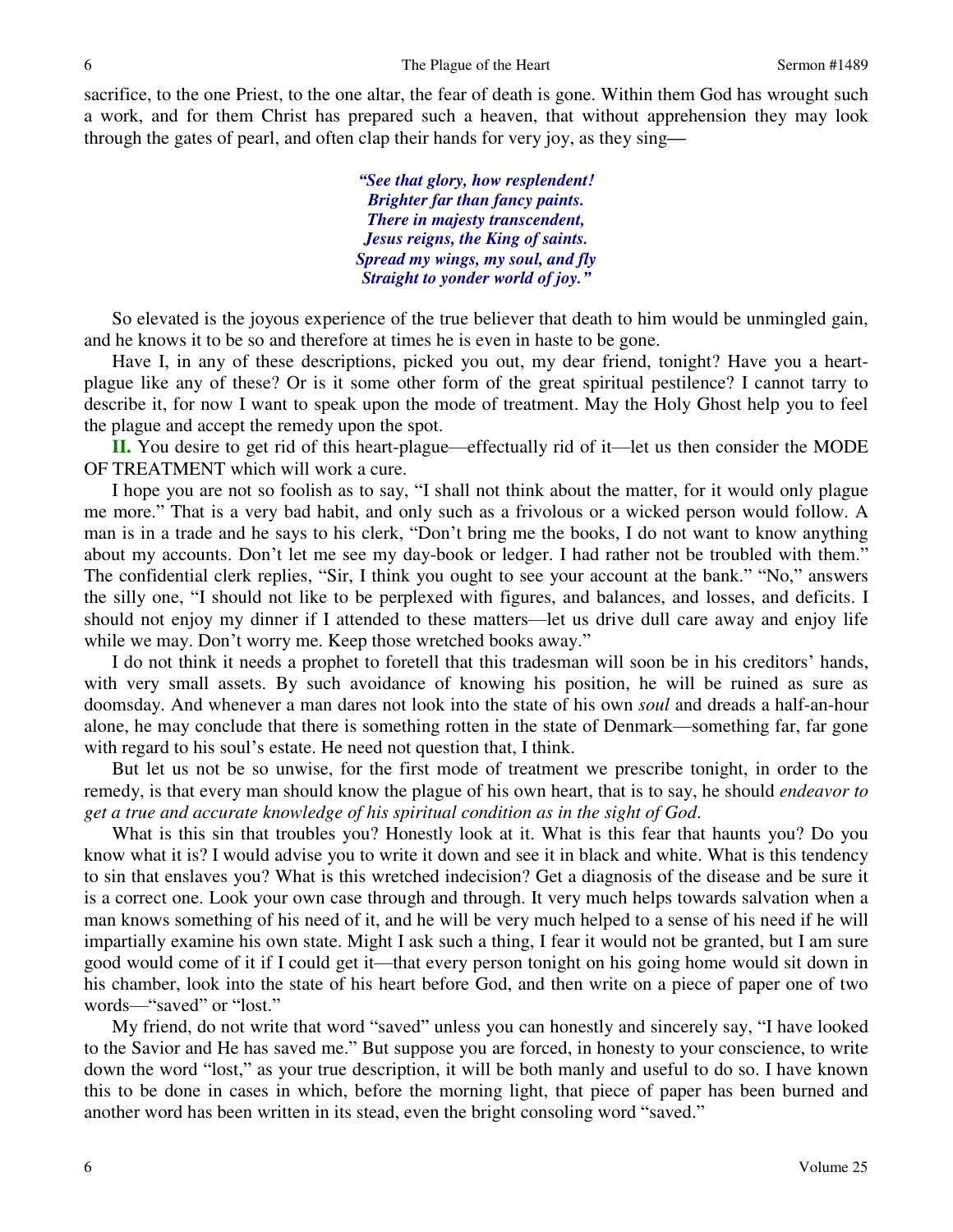Only foolish people object to inquiry as to their state—be not one of them. Write down the condition of your soul. Take stock and make sure. Write down "impenitent," if you are so. Put it before you in black and white. Write "unbelieving," if you are so. It cannot hurt you to know the truth, and it may be of lasting benefit to you. We prescribe that to begin with.

 Then, next, as Solomon bade those who knew the plague of their own heart turn their eyes to the great sacrifice at the temple, the next thing to do is to *turn your eye to God*. You cannot help yourself and nobody on earth can help you. Your case, apart from divine grace, is desperate. This heart-plague will not die out of its own accord, nor will any change of your outward condition eradicate it. Turn, then, to the great Physician and cry to Him thus, "Lord God, You did make me, You can mend me. You did make me, You can make me over again. I am lost. Creator, Redeemer, Sanctifier, You can save me." Look heavenward and Christward—Look to the bleeding Lamb, to the risen Redeemer.

 To look within will breed despair, but to look to Christ on the cross, nay, to Christ now at the right hand of God, will beget lively hope. Jesus is "able to save to the uttermost them that come unto God by him, seeing he ever lives to make intercession for them"—to look to Him is the main part of the cure. Bring God into the business. Bring Christ into your trouble, for here lies your help. Look that way, I pray you. Look and live.

 And when you have looked that way, the next thing to do is to *spread the trouble before God*. Some do not know how to pray. When you cannot pray begin your attempt in this manner, "Lord, I cannot pray, I cannot pray, oh, teach me to pray." But you say you do not feel—then I would urge you to confess, "Lord, I do not feel. My heart is hard, Lord, cause me to feel." Oh, but you say you are so disquieted and so restless. Go and tell Him, "Lord, I am so disquieted. I cannot rest. Help me. Help me."

 Tell it all to Jesus without reserve. I am persuaded that if you will confess the plague to God, you will soon find help from that act of confession. The Lord Jesus will speedily relieve your conscience in a very special and effectual manner. Tell it to no man—tell it to God alone. Judas confessed to the priests and you know what he did next. Confess to God and you shall not go forth to hang yourself, but you will go forth to find that He is able to help you, for, "If we confess our sins, he is faithful and just to forgive us our sins, and to save us from all unrighteousness." Pour out your heart before Him and it will ease you mightily.

 After confession is made, with your eye to the sacrifice, *pray with your eye still upon the Lord Jesus*. Pleading the blood of Jesus, be importunate for pardon. No man has truly sought God in prayer, looking to Jesus Christ, and been refused, and there never shall be such a man. I remember how I was struck with what my mother said to me when she was pleading with me to lay hold on Christ and I was despairing. She said, "There was never yet a man so wicked as to say that he had sincerely sought the Lord and asked mercy at His hands through Christ, and yet had been denied."

 Now, I thought that I had done so and I felt sure that the Lord had refused me, and I half resolved in my mind that I would say as much. But I have never said it, for this reason, that I sought Him again and found Him, to the joy of my spirit. So shall it be with you, poor, weary seeker. You shall find Him soon if you seek Him with your whole heart.

 Eternity shall not reveal a single instance in which Christ Jesus cast away a sinner that came to Him. All hell shall be searched through and they shall ask them, "Is there one here that can say that Christ rejected him when he came to Him?" And though glad enough to blaspheme, there shall not be found among the damned a single tongue that shall dare to utter such a baseless slander against the Friend of sinners.

My hearers, if you repentantly believe and yet are rejected, you will be the first. Come, then, ay, come tonight and tell out the plague of your heart with your eye to Christ, and then plead with God, "Lord, save me." I would put words into your mouth if I could. Say, "Lord, save me. I am lost, save me. There is a plague in my heart, heal it. I confess my great sin, Lord, blot it out. I acknowledge my present depravity and tendency to sin, Lord, tear up my sin by the roots. You know my disquietude and my hardness of heart, Lord, give me peace. There is something in me, I scarce know what it is, that I must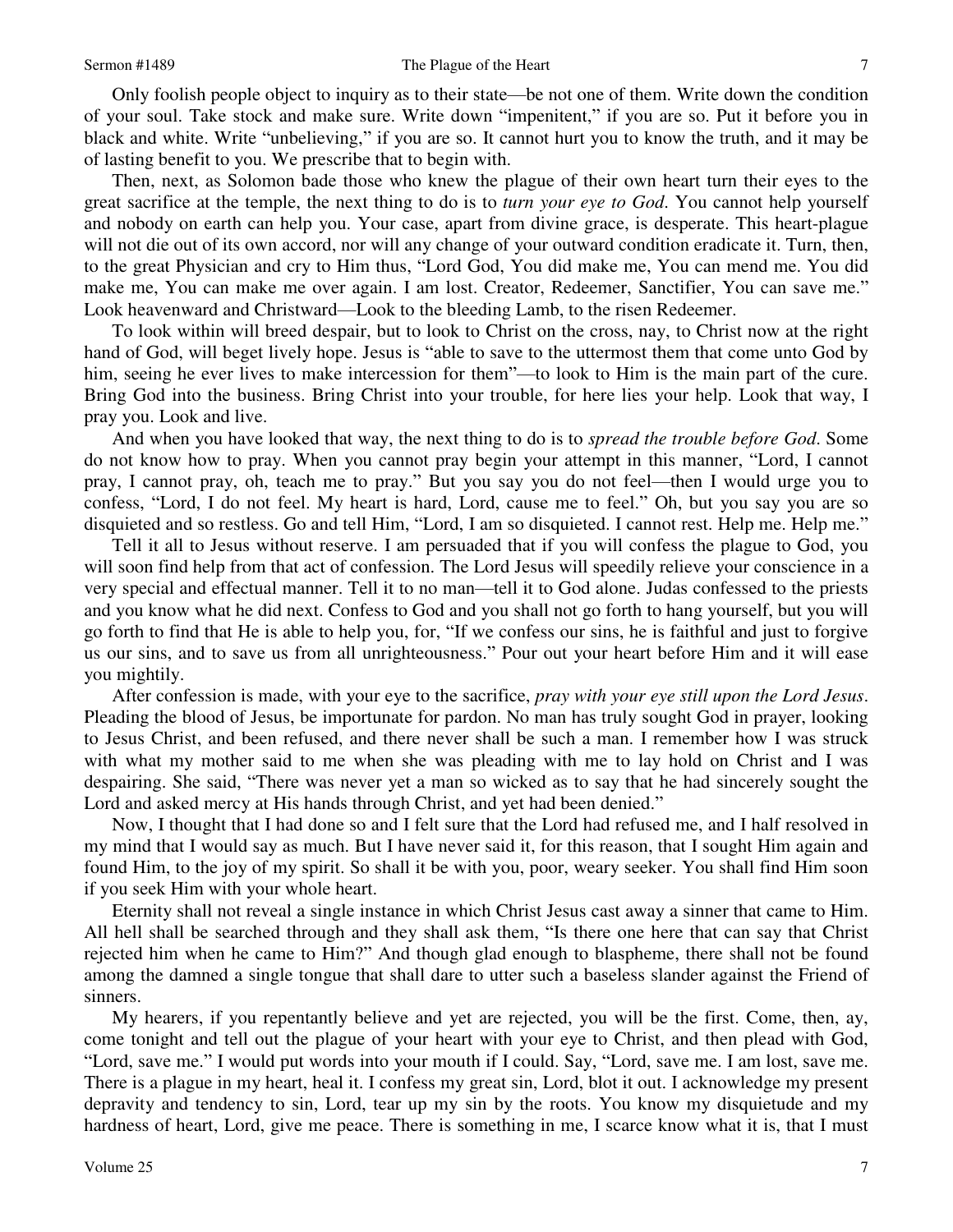get rid of—Lord, rid me of it, for Jesus' sake. Oh, for Your Son's sake, for His blood's sake, for His death's sake, for His resurrection's sake, I beseech You, hear me."

Earnest, childlike pleading shall certainly have its answer. Only do you believe that the Lord can do this and He will do it. Faith is the starting point of salvation, yea, it brings you to salvation itself. Jesus Christ said, "Believe you that I am able to do this?" And the poor man answered, "Lord, I believe." Follow his example. My Lord Jesus Christ is God as well as Man. He is the Son of the Highest and He came into this world and took the form of man, and in that form He suffered, the Just for the unjust, to bring us to God. Why, then, should we doubt Him? The merit of His precious blood is exceeding great beyond compare, and He would have us believe in its eternal efficacy—why should we not?

Do you say you cannot believe? Read over the story of the four evangelists and then sit still awhile, and think it all over. He who suffered so is God. The incarnate God died this shameful death to save the guilty. Surely as you look, you will believe. The Holy Spirit will create faith in you by His own inspired testimony. You will say, "I know not how it is, but faith comes stealing over me. I do believe the dying Savior's love and I cast my soul upon Him." That is the way of salvation—just to rest in Christ. As the pitcher hangs on the nail, so must we hang on Christ. As the baby lies in its mother's arms without fear, so must we lie in the arms of Jesus. We must be nothing and Christ everything. When we do this we shall get rest—rest from all the plague of the heart.

**III.** I close, lest I weary you, by mentioning, in the third place, HELPS WHICH WE MAY EXPECT TO RECEIVE if we follow the treatment which I have tried to describe.

 The first help we shall get according to our text is, "Then hear you in heaven, your dwelling place, *and forgive*." In answer to your confession and your prayer and your looking to the great altar and sacrifice, there shall come a free pardon from the court of heaven. What a splendid word that is "forgive," when you know God's sense of it. It is to cast into the depths of the sea all memory of sin, to blot it out as a paid debt, to drive it away as a cloud, to cover it so that it is out of sight forever, to cast it behind His back, yea, even to cause it to cease to be as though it had never been.

I know one who differed from his friend and spoke, under a misunderstanding, more sharply than the case required. His friend was quite able to fight his own battles and say sharp things too. The case was cleared up and misapprehension removed, and he who had been first offended said in all heartiness, "Let us take the sponge and clean the slate and begin anew, as if the past had never been." The other was a good man and true, but he paused so much in his reply that the first brother does not feel that he had healed the wound and felt tempted to say, "Say straight out that you do not mean to forgive and then I shall know where you are."

 A limping reconciliation is half a feud. But when God forgives He means it, and the offense is gone forever. He cleans off the record. It is all gone, every trace of it. I think I see that slate with your sins written on it tonight—a long and heavy score—but if you go to the Lord as I have described, He will wipe it all out. As far as the east is from the west He will remove your transgressions from you.

Do you remember the story of Martin Luther when Satan came to him, as he thought, with a long black roll of his sins, which truly might make a swaddling-band for the round world? To the arch-enemy Luther said, "Yes, I must own to them all. Have you any more?" So the foul fiend went his way and brought another longer roll, and Martin Luther said, "Yes, yes, I must own to them all. Have you any *more*?" The accuser of the brethren, being expert at the business, soon supplied him with a further length of charges, till there seemed to be no end to it. Martin waited till no more were forthcoming and then he cried, "Have you any more?" "Were not these enough?" Ay, that they were. "But," said Martin Luther, "write at the bottom of the whole account, 'The blood of Jesus Christ cleanses us from all sin.'"

Brethren, this was a receipt in full, stamped in such a manner that even Satan could not question the correctness of it. However many or however few—all our sins are gone when the atoning blood comes in.

 I have an ugly thing in my study. It is a piece of iron with a sharp point to it at the top, and the bottom is formed of a rounded piece of wood. It is not an ornamental object, especially as it holds

8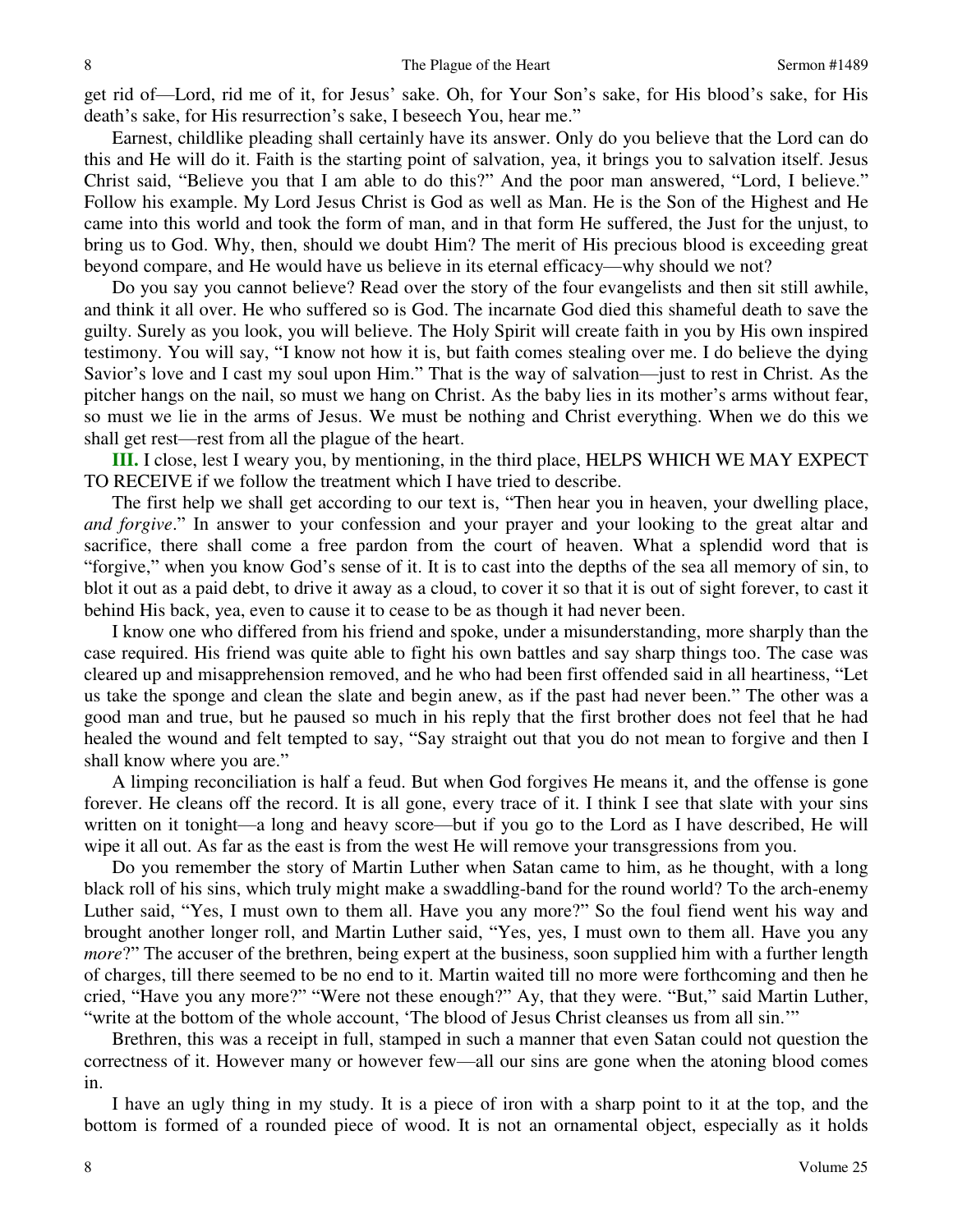#### Sermon #1489 The Plague of the Heart

impaled upon it a fine selection of bills, which are inclined to go yellow and dusty. Bills are horrible things, but though I have a file of them, they never horrify me in the least, for though they are very many, and some of them are for large amounts, yet there is not one of them but what has Her Majesty's head in the corner, with the name of the creditor to whom I have paid it. I have no fear of these records either day or night. In fact, it is a comfort to keep them, now that they are discharged. When I look at the old bills, I think of my old sins, pierced through by my Lord and kept in my penitent memory as a witness to the value of His blood which has set me free from sin's tremendous debt.

 Here is the receipt for them all—"The blood of Jesus Christ his Son cleanses us from all sin." Some of you, I dare say, can look tonight at many a file of your transgressions. Are the bills all receipted? Are your sins all blotted out? Then you can bless the name of the Lord that the plague of your heart is gone. You are not afraid to live or afraid to die, for perfect pardon, irreversible pardon—pardon which makes a sweep of all transgression and sinks it as in a bottomless sea, from which it never can be washed up forever—pardon, perfect pardon is yours in Christ Jesus. How sweetly this now rings out. Is there any music of silver bell that can equal it? Pardon! Pardon!*—*

> *"Earth has a joy unknown in heaven— The new-born peace of sins forgiven! Tears of such pure and deep delight, Ye angels! never dimmed your sight."*

The freeness, fullness, perpetuity, and completeness of pardon is its greatest joy. Our Lord does nothing by halves, but plunges the whole of our guilt into the sea of His own blood, where it is drowned forever and being justified by faith, from now on we have peace with God through Jesus Christ our Lord. That is the first help we will mention and who shall say that it is not a grand one?

 Did you notice in my text a little word which follows *pardon*—"and *do.*" Now, when the Lord forgives a man's sins, He then begins to do for him many wonderful things. For instance, that hardness of the heart He melts down, that uneasiness He quiets, that tendency to sin He destroys by imparting a new tendency—a tendency to holiness. The Lord can make the old sinner to become a babe in grace, so that he shall be just as if he were born again—nay, he *shall* be born again.

An old man who had lived a vicious life, sat down in his cottage a sad remnant of humanity, a wornout waster of life—and when his little grandchild came with curly locks and clambered up his knee, he patted his cheeks, and murmured to himself, "O God, if I could be a little child again and begin anew!"

 That wish of many shall be fulfilled to all who look to Jesus. "Except you be converted and become as little children, you shall in no wise enter into the kingdom of heaven." "You must be born again." The mercy is that you *may* be born again. New life shall enter old hearts, or old hearts shall be made new and filled with eternal life which forever has the dew of its youth. Turning your eye to the great sacrifice, altar, temple, Priest, even Jesus Christ, and crying to Him the prayer of faith, His Spirit will come upon you, and working miracles upon you, will make you a new creature in Christ Jesus. Old things shall pass away and all things shall become new.

 After that the Lord will continue to do great things for you. He will keep you to the end—He will lead you from strength to strength and from joy to joy. He will make you useful and that is what you never dreamed you could be. The thorny waste shall bear fruit a hundred-fold. He will take you from among sinners and put you among saints. And putting you among the saints, He will make your very experience of sin to be instrumental for good. As none make better gamekeepers than old poachers when they are reclaimed, so none seem better able to bring others to Christ than those who know what sin and salvation mean by actual experience. Such persons talk of what they have felt in their own case and when they are saved, they speak of a salvation which is manifest to everybody—for they are such changed men and changed women that no one can deny the power of grace upon them.